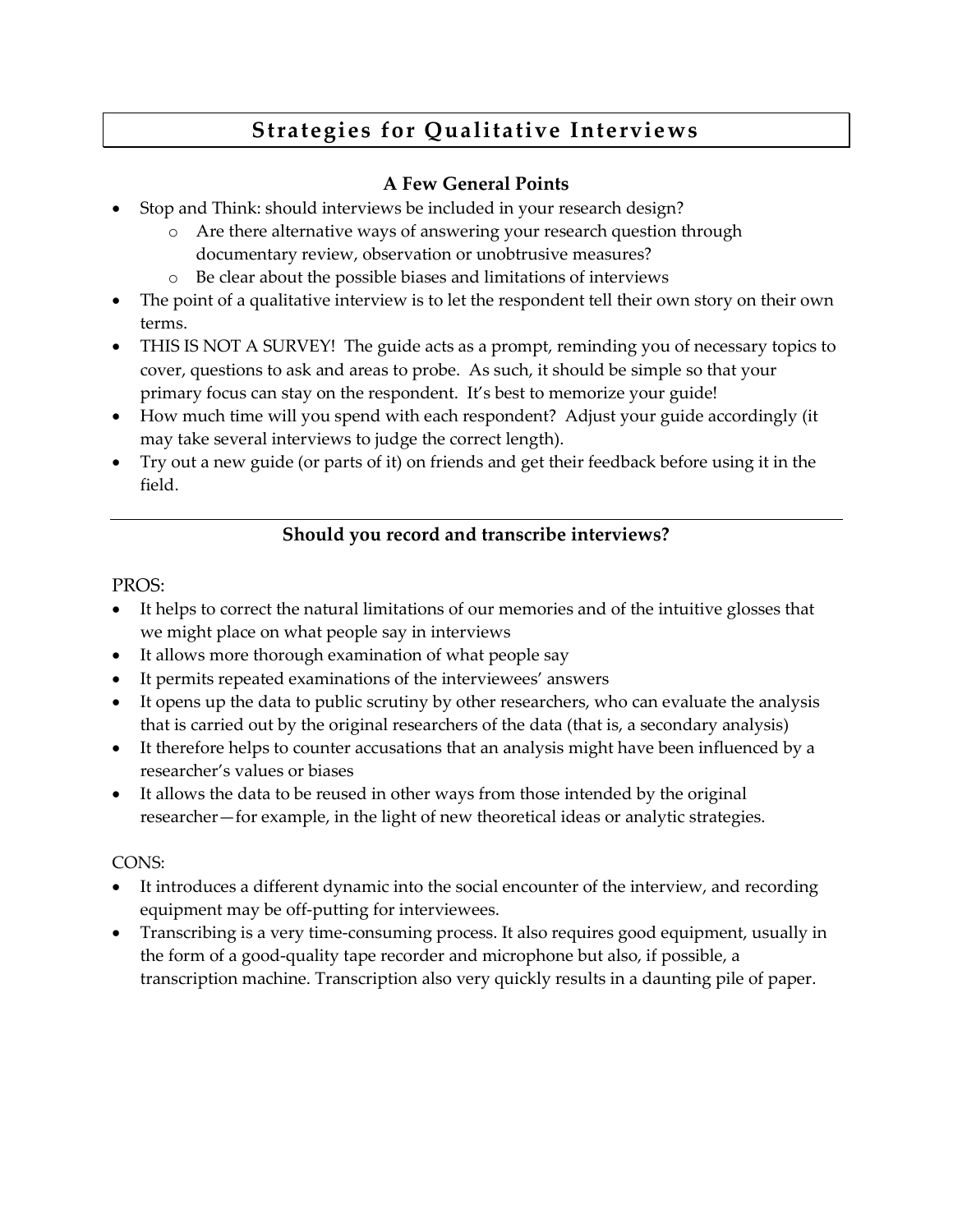### **A Successful Interviewer is:**

- 1. *Knowledgeable*: is thoroughly familiar with the focus of the interview; pilot interviews of the kind used in survey interviewing can be useful here.
- 2. *Structuring*: gives purpose for interview; rounds it off; asks whether interviewee has questions.
- 3. *Clear*: asks simple, easy, short questions; no jargon.
- 4. *Gentle*: lets people finish; gives them time to think; tolerates pauses.
- 5. *Sensitive*: listens attentively to what is said and how it is said; is empathetic in dealing with the interviewee.
- 6. *Open*: responds to what is important to interviewee and is flexible.
- 7. *Steering*: knows what he/she wants to find out.
- 8. *Critical*: is prepared to challenge what is said, for example, dealing with inconsistencies in interviewees' replies.
- 9. *Remembering*: relates what is said to what has previously been said.
- 10. *Interpreting*: clarifies and extends meanings of interviewees' statements, but without imposing meaning on them.
- 11. *Balanced*: does not talk too much, which may make the interviewee passive, and does not talk too little, which may result in the interviewee feeling he or she is not talking along the right lines.
- 12. *Ethically sensitive*: is sensitive to the ethical dimension of interviewing, ensuring the interviewee appreciates what the research is about, its purposes, and that his or her answers will be treated confidentially.

#### **The Interview as an Interpersonal Encounter**

- The social skills of empathy, warmth, attentiveness, humor (where appropriate), and consideration are essential for good interviewing.
- Any judgmental attitudes, shock or discomfort will be immediately detected.
- Never answer a question for the respondent.
- One must be completely engaged with the respondent, while at the same time keeping track of the questions one needs to ask.
- Use every active listening technique at your disposal:
	- o Repeating back
	- o "Wow!
	- o Tell me more about that!"
	- o "That is really interesting."
- Don't be afraid of silence; you can use it to prod the respondent to reflect and amplify an answer
- Don't follow the interview guide—follow the respondent. Follow up new information that he or she brings up without losing sense of where you are in the interview.
- Try not to think about time—relax into the interview.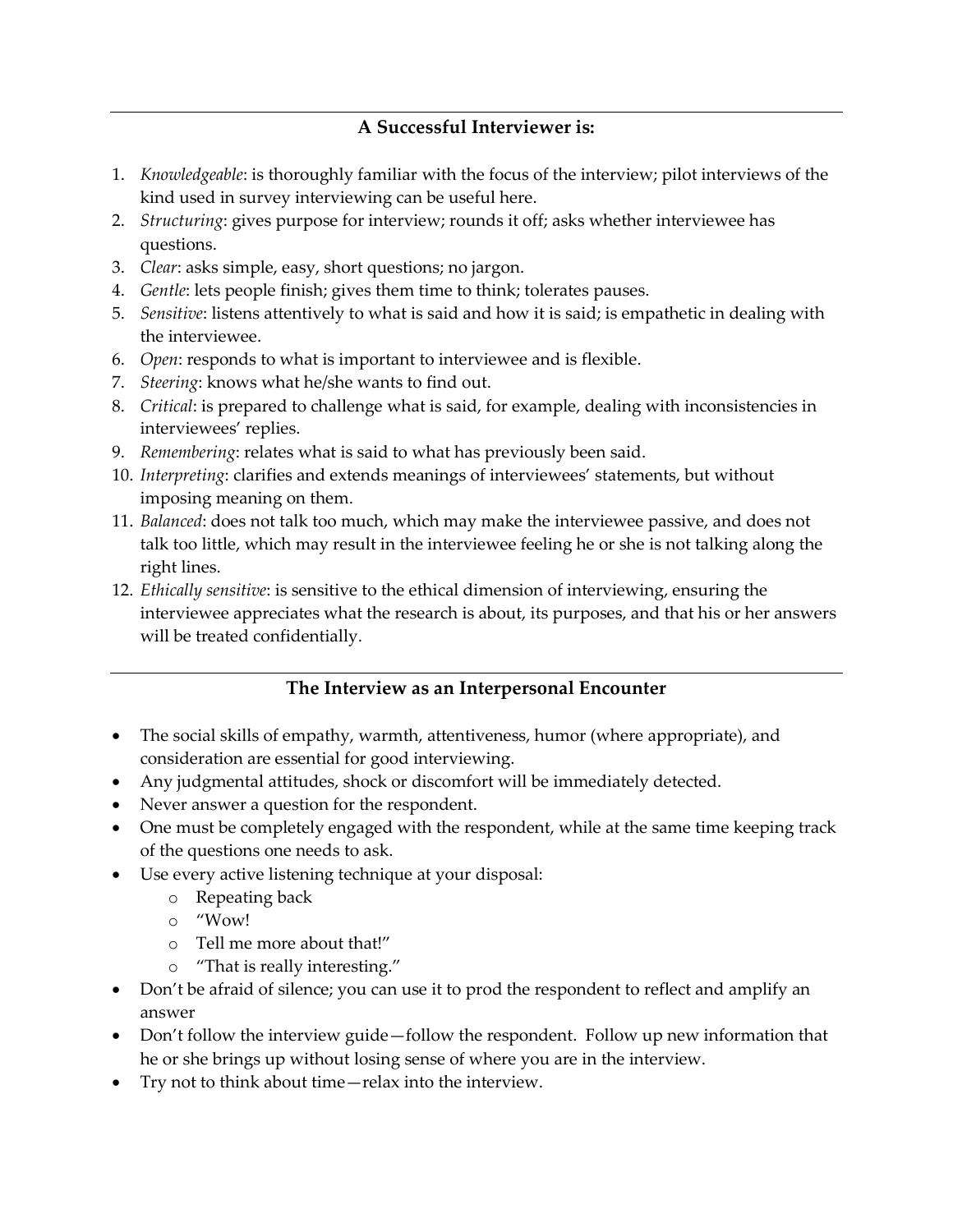## **Guidelines for Developing Interview Questions**

- Questions should be simple. Do not ask more than one question at a time.
- The best questions are those which elicit the longest answers from the respondent. Do not ask questions that can be answered with one word.
- Don't ask questions that require your respondents to do your analysis for you. This is YOUR job.
- Likewise, do not ask for hearsay or opinions on behalf of the group they are a part of "What do people around here think of x?" You rarely get anything interesting.
- Don't be afraid to ask embarrassing questions. If you don't ask, they won't tell.
- Types of questions or other interview talk:
	- o *Direct questions*: 'Do you find it easy to keep smiling when serving customers?'; 'Are you happy with the way you and your husband decide how money should be spent?' Such questions are perhaps best left until towards the end of the interview, in order not to influence the direction of the interview too much.
	- o *Indirect questions*: 'What do most people round here think of the ways that management treats its staff?', perhaps followed up by 'Is that the way you feel too?', in order to get at the individual's own view.
	- o *Structuring questions*: 'I would now like to move on to a different topic'.
	- o *Follow-up questions*: getting the interviewee to elaborate his/her answer, such as 'Could you say some more about that?'; 'What do you mean by that . . .?'
	- o *Probing questions*: following up what has been said through direct questioning.
	- o *Specifying questions*: 'What did you do then?'; 'How did *X* react to what you said?'
	- o *Interpreting questions*: 'Do you mean that your leadership role has had to change from one of encouraging others to a more directive one?'; 'Is it fair to say that what you are suggesting is that you don't mind being friendly towards customers most of the time, but when they are unpleasant or demanding you find it more difficult?'